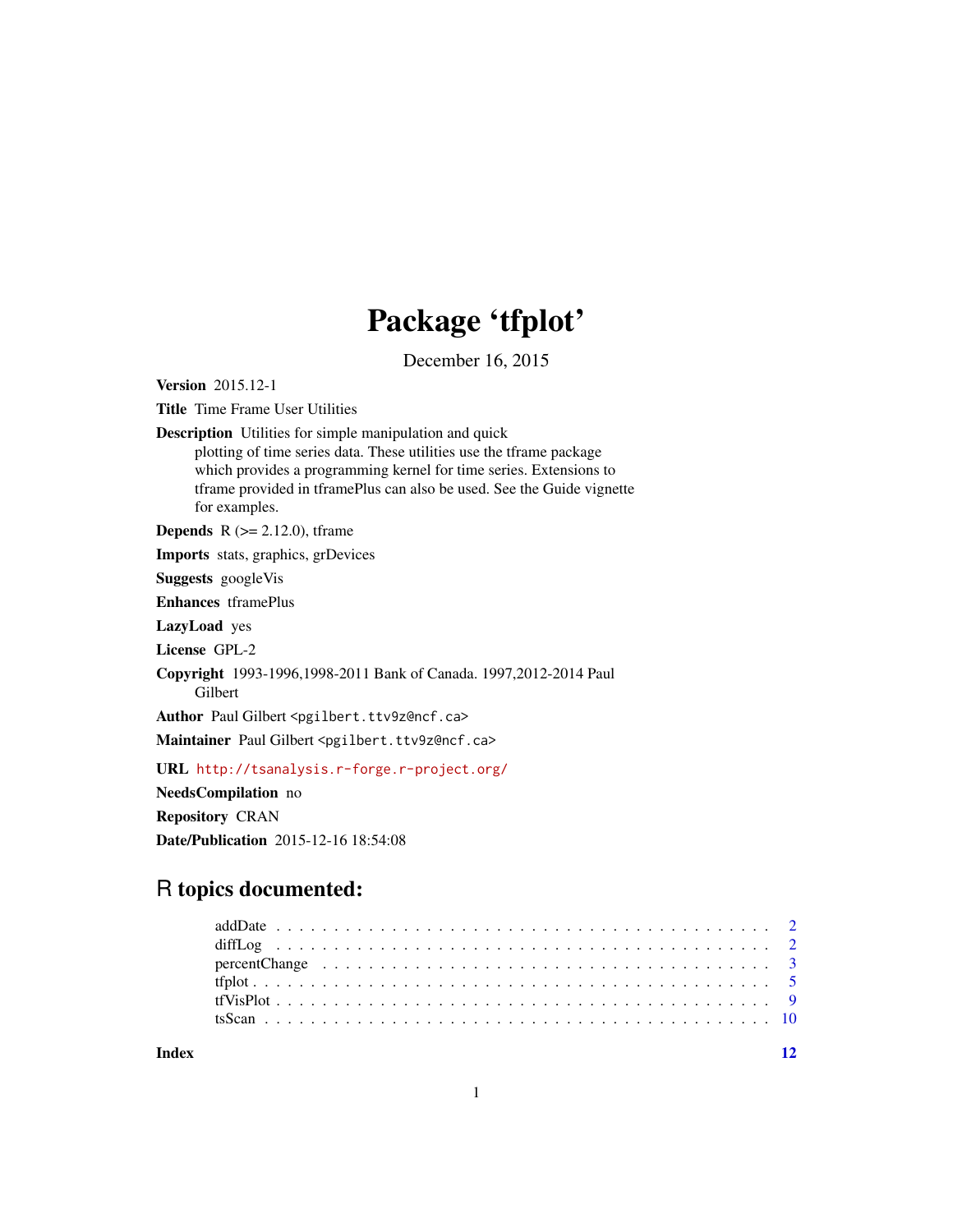<span id="page-1-0"></span>

# Description

Add periods to two element start date of given frequency to give a new date. NULL periods is treated as 0.

# Usage

```
addDate(date, periods, freq)
```
# Arguments

| date    | A two element date as used by tsp <i>i.e c(year, period)</i> . |
|---------|----------------------------------------------------------------|
| periods | A number of periods.                                           |
| freg    | The number of periods in a year.                               |

#### Value

A two element date.

#### Note

A useful utility not strictly part of tframe.

#### See Also

[tfExpand](#page-0-0)

# Examples

addDate(c(1998,1), 20, 12)

diffLog *Calculate the difference of log data*

# Description

Calculate the difference from lag periods prior for log of data.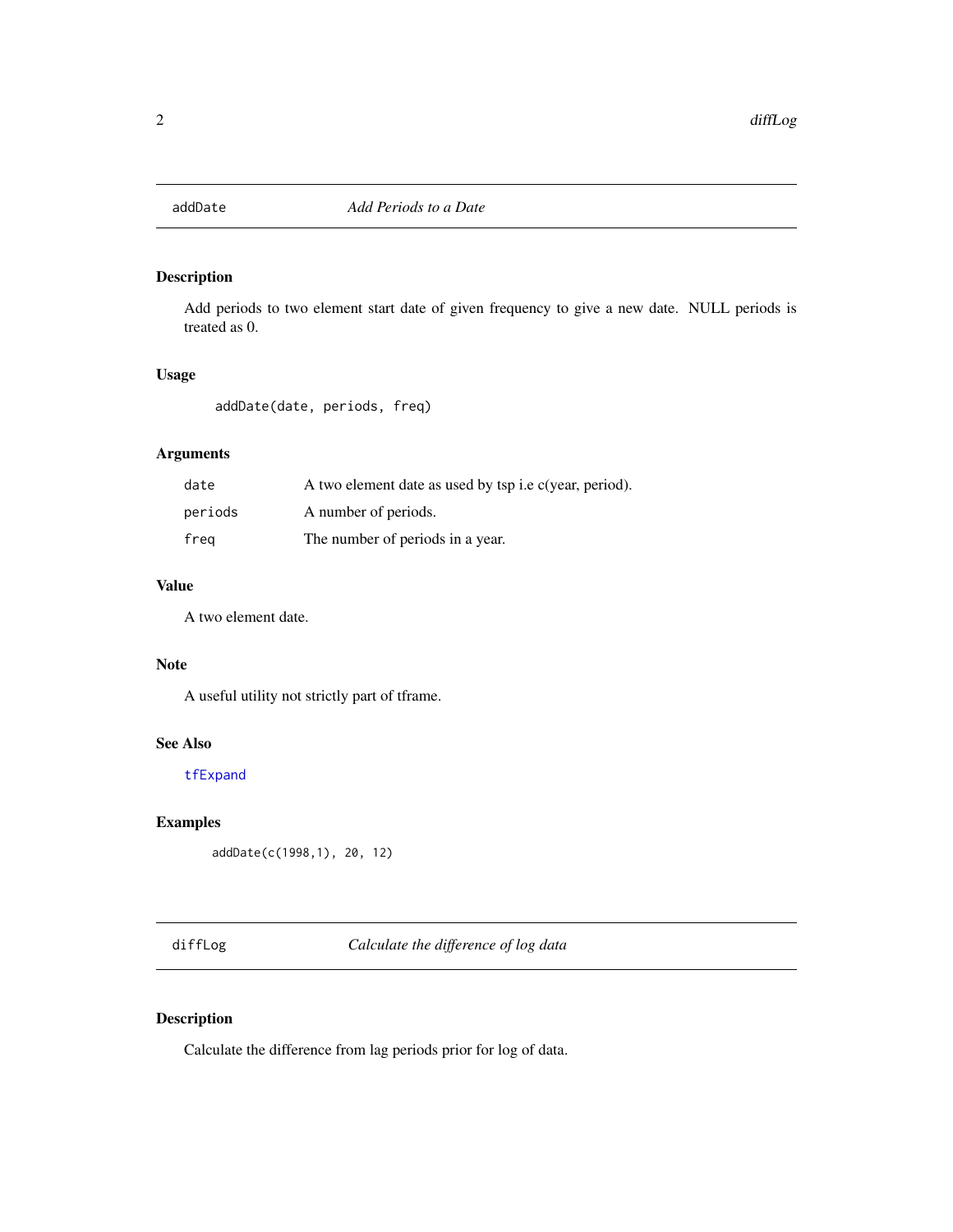# <span id="page-2-0"></span>percentChange 3

# Usage

```
diffLog(obj, lag=1, base = exp(1),
         names=paste("diff of log of ", seriesNames(obj)))
    ## Default S3 method:
diffLog(obj, lag=1, base = exp(1),
         names=paste("diff of log of ", seriesNames(obj)))
```
# Arguments

| obi   | A time series object.                                       |
|-------|-------------------------------------------------------------|
| lag   | The difference is calculated relative to lag periods prior. |
| base  | Base to use when calculating logrithms.                     |
| names | names for the new series (but is details).                  |

#### Details

The result is a time series of the difference relative to lag periods prior for the log of the data. lag data points are lost from the beginning of the series. Negative values will result in NAs.

The names are not applied to the new series if the global option ModSeriesNames is FALSE. This can be set with options(ModSeriesNames=FALSE). This provides a convenient mechanism to prevent changing series labels on plot axis, when the title may indicate that data is in year-to-year percent change so the axis label does not need this.

#### Value

A time series vector or matrix.

#### Examples

```
z <- matrix(100 + rnorm(200),100,2)
z[z \le 0] <- 1 # not to likely, but it can happen
z \leftarrow diffLog(z)
```
#### percentChange *Various Time Series Calculations*

## Description

Calculate various conversions of time series.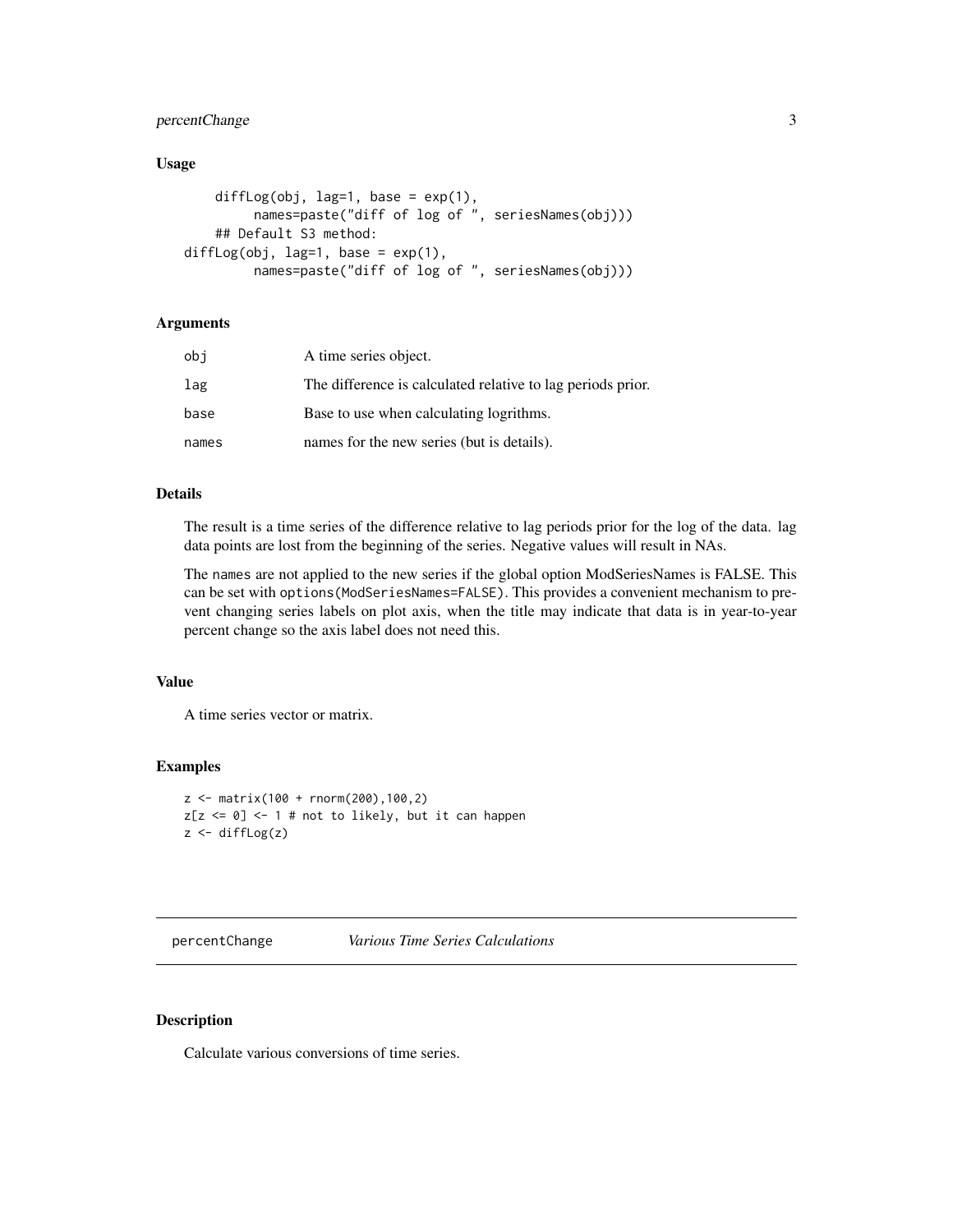#### Usage

```
percentChange(obj, ...)
    ## Default S3 method:
percentChange(obj, base=NULL, lag=1, cumulate=FALSE, e=FALSE, ...)
    ytoypc(obj, names = paste("y to y %ch", seriesNames(obj)))
    ## Default S3 method:
ytoypc(obj, names = paste("y to y %ch", seriesNames(obj)))
    annualizedGrowth(obj, ...)
    ## Default S3 method:
annualizedGrowth(obj, lag=1, freqLagRatio=frequency(obj)/lag,
        names=paste("Annual Growth of", seriesNames(obj)), ...)
```
#### **Arguments**

| obj          | An object on which the calculation is to be done. The default method works for<br>a time series vector or matrix (with columns corresponding to series, which are<br>treated individually).                                                                    |
|--------------|----------------------------------------------------------------------------------------------------------------------------------------------------------------------------------------------------------------------------------------------------------------|
| e            | If e is TRUE the exponent of the series is used (after cumulating if cumulate<br>is TRUE). e can be a logical vector with elements corresponding to columns of<br>obj.                                                                                         |
| base         | If base is provided it is treated as the first period value (that is, prior to differenc-<br>ing). It is prefixed to the m prior to cumulating. It should be a vector of length<br>$\dim(m)[2]$ . (If e is TRUE then base should be log of the original data). |
| lag          | integer indicating the number of periods relative to which the change should be<br>calculated.                                                                                                                                                                 |
| cumulate     | logical indicating if the series should be cumulated before the percent change is<br>calculated.                                                                                                                                                               |
| freqLagRatio | the ratio of obj's frequency to the number of lags.                                                                                                                                                                                                            |
| names        | gives new names to be given to the calculated series.                                                                                                                                                                                                          |
| .            | arguments passed to other methods.                                                                                                                                                                                                                             |

### Details

percentChange calculate the percent change relative to the data lag periods prior. If cumulate is TRUE then the data is cumulated first. cumulate can be a logical vector with elements corresponding to columns of obj.

The result is a time series of the year over year percent change. This uses percentChange with lag=frequency(obj).

The names are not applied to the new series if the global option ModSeriesNames is FALSE. This can be set with options(ModSeriesNames=FALSE). This provides a convenient mechanism to prevent changing series labels on plot axis, when the title may indicate that data is in year-to-year percent change so the axis label does not need this.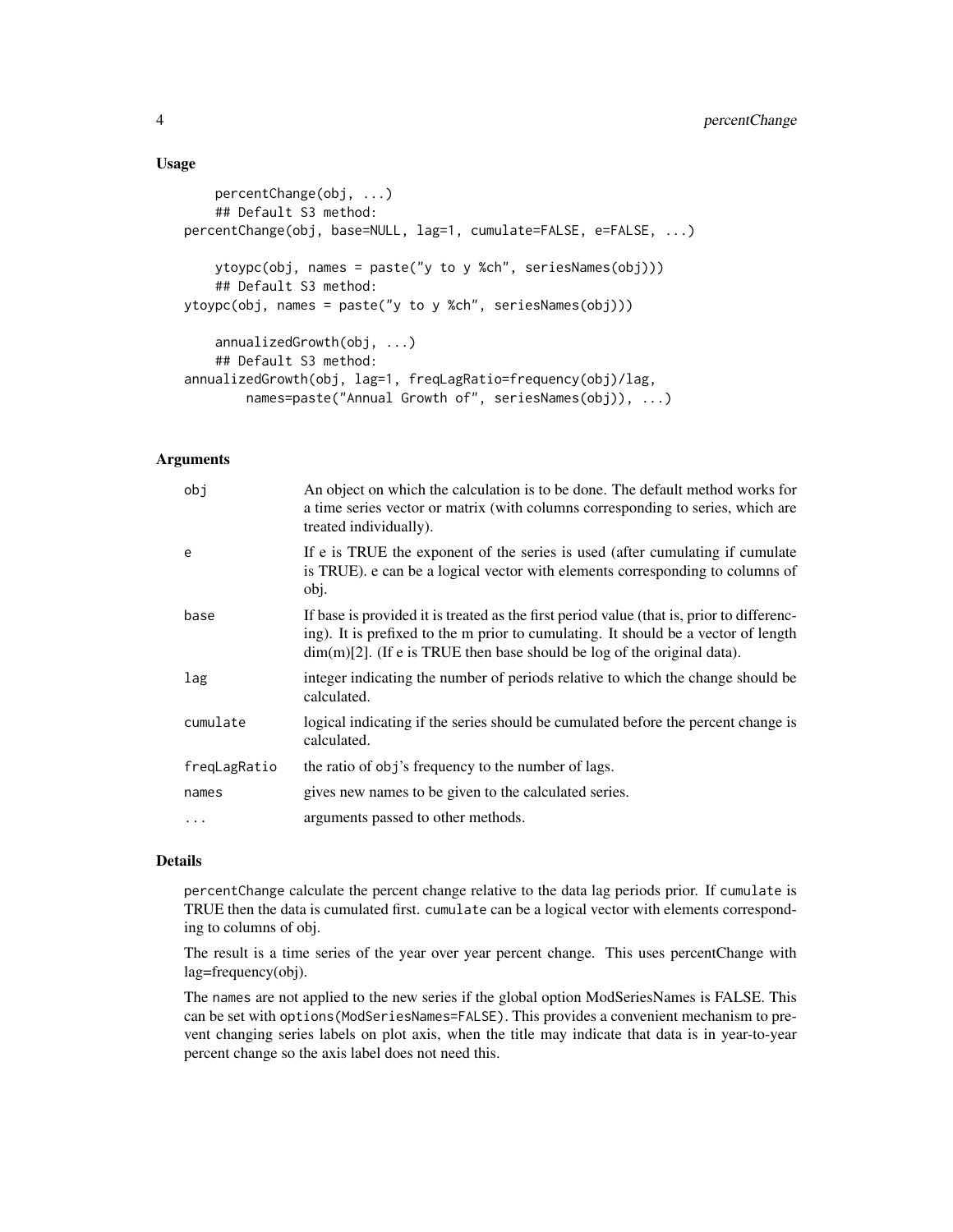#### <span id="page-4-0"></span>tfplot 5

annualizedGrowth calculates the year to year percentage growth rate using  $100*(\text{obj/s}hift(\text{obj}, \text{periods} = -lag))$ ^fre The default gives the annualized one period growth. If lag is equal to the frequency of obj then the result is year-over-year growth.

#### Value

A time series or time series matrix.

#### See Also

[diff](#page-0-0)

# Examples

```
z <- ts(matrix(100 + rnorm(200),100,2), start=c(1990,1), frequency=12)
z[z == 0] \leftarrow 1 # not to likely, but it can happen
zyypc <- ytoypc(z)
zpc <- percentChange(z)
zag <- annualizedGrowth(z)
```
<span id="page-4-1"></span>

#### tfplot *Plot Tframed Objects*

#### <span id="page-4-2"></span>Description

Plot tframe or tframed objects.

#### Usage

```
tfplot(x, \ldots)## Default S3 method:
tfplot(x, ..., tf=tfspan(x, ...), start=tfstart(tf), end=tfend(tf),
       series=seq(nseries(x)),
       Title=NULL, title=Title, subtitle=NULL,
       lty = 1:5, lwd = 1, pch = 1, col = 1:6, cex = NULL,
       xlab=NULL, ylab=seriesNames(x), xlim = NULL, ylim = NULL,
       graphs.per.page=5, par=NULL, reset.screen=TRUE,
       Xaxis="auto", L1=NULL,
YaxisL=TRUE, YaxisR=FALSE, Yaxis.lab.rot = "vertical",
splitPane=NULL,
       lastObs = FALSE, source = NULL,
       footnote = NULL, footnoteLeft = footnote, footnoteRight = NULL,
legend=NULL, legend.loc="topleft")
    tfOnePlot(x, tf=tframe(x), start=tfstart(tf), end=tfend(tf),
       Title=NULL, title=Title, subtitle=NULL,
lty=1:5, lwd=1, pch=1, col=1:6, cex=NULL,
       xlab=NULL, ylab=NULL, xlim=NULL, ylim=NULL, par=NULL,
```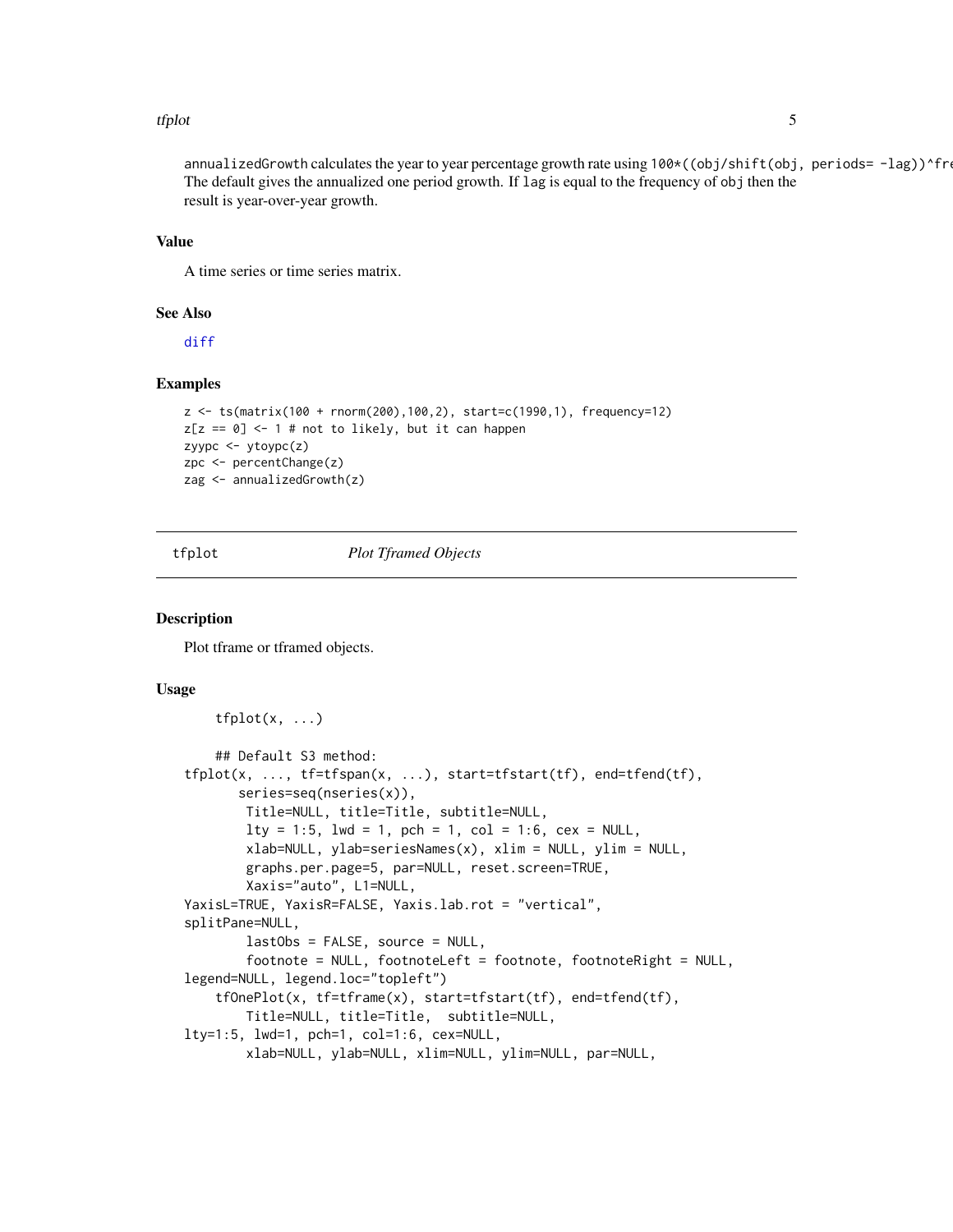```
Xaxis="auto", L1=NULL,
YaxisL=TRUE, YaxisR=FALSE, Yaxis.lab.rot = "vertical",
splitPane=NULL,
lastObs=FALSE, source=NULL,
footnote=NULL, footnoteLeft=footnote, footnoteRight=NULL,
legend=NULL, legend.loc="topleft")
```
# Arguments

| X             | a tframe or tframed object to plot.                                                                                                                                                   |
|---------------|---------------------------------------------------------------------------------------------------------------------------------------------------------------------------------------|
| $\cdots$      | any additional tframed objects for the same plot.                                                                                                                                     |
| start         | start of plot. (passed to tfwindow)                                                                                                                                                   |
| end           | end of plot. (passed to tfwindow)                                                                                                                                                     |
| tf            | a tframe or tframed object which can be used to specify start and end.                                                                                                                |
| series        | series to be plotted. (passed to selectSeries)                                                                                                                                        |
| title         | string to use for plot title (but see details).                                                                                                                                       |
| Title         | synonym for title.                                                                                                                                                                    |
| subtitle      | string to use for plot subtitle (but see details).                                                                                                                                    |
| lty           | passed to plot. See also par.                                                                                                                                                         |
| lwd           | passed to plot. See also par.                                                                                                                                                         |
| pch           | passed to plot. See also par.                                                                                                                                                         |
| col           | passed to plot. See also par.                                                                                                                                                         |
| cex           | passed to plot. See also par.                                                                                                                                                         |
| xlab          | string to use for x label (passed to plot).                                                                                                                                           |
| ylab          | string to use for y label (passed to plot).                                                                                                                                           |
| xlim          | passed to plot. See also par.                                                                                                                                                         |
| ylim          | passed to plot. See also par.                                                                                                                                                         |
| Xaxis         | If equal 'auto' then an attempt is made at a better format for the x-axis tick<br>marks and their labels. A value of NULL produces the result using plot defaults<br>(as previously). |
| YaxisL        | logical indicating if a left Y axis should be on the graph.                                                                                                                           |
| YaxisR        | logical or numeric indicating if a right Y axis should be on the graph. A numeric<br>value indicates its scale relative to the left axis.                                             |
| Yaxis.lab.rot | 'vertical' or 'horizontal' indicating the orientation of labels on the Y axis.                                                                                                        |
| L1            | A character vector used for the minor tick marks. The default is in english (e.g.<br>the first letter of each month). It should be the same length as the frequency of<br>X.          |
| lastObs       | Logical indicating if the date of the last observation should be printed below the<br>graph, flushed right.                                                                           |
| splitPane     | An integer indicating the number of last observations that should be put in a<br>second right panel (to show more detail at the end). NULL indicates no second<br>panel.              |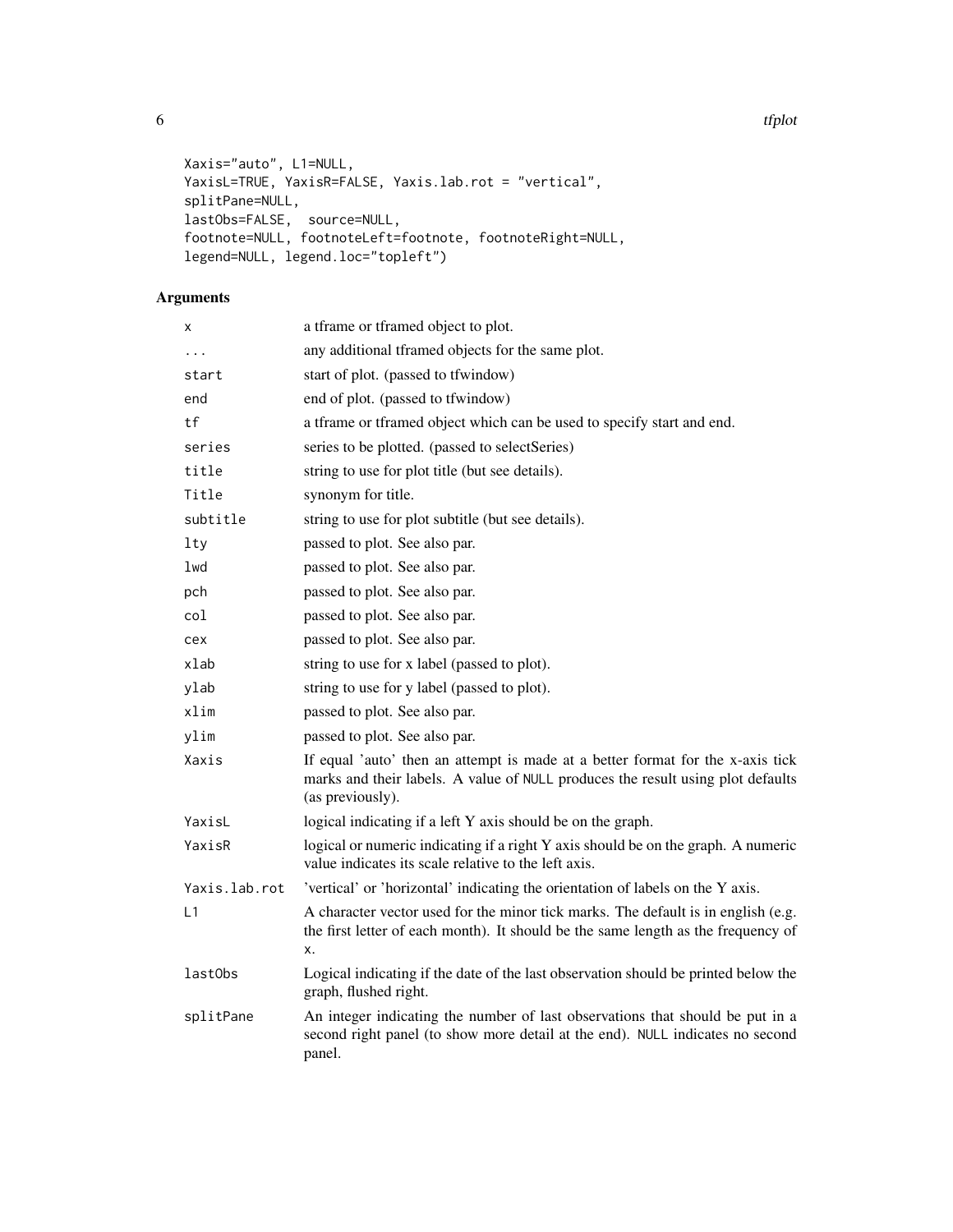tfplot the contract of the contract of the contract of the contract of the contract of the contract of the contract of the contract of the contract of the contract of the contract of the contract of the contract of the con

| source          | String printed below the graph, flushed left.                                                                                        |
|-----------------|--------------------------------------------------------------------------------------------------------------------------------------|
| footnote        | Synonym for footnoteLeft.                                                                                                            |
| footnoteLeft    | String printed below lastObs and source, flushed left.                                                                               |
| footnoteRight   | String printed below lastObs and source, flushed right.                                                                              |
| legend          | NULL (indicating no legend) or a vector strings to be used for a legend (see leg-<br>end)                                            |
| legend.loc      | indication of placement of the legend (see legend)                                                                                   |
| graphs.per.page |                                                                                                                                      |
|                 | integer indicating number of graphs to place on a page.                                                                              |
| par             | a list of arguments passed to par() before plotting.)                                                                                |
| reset.screen    | logical indicating if the plot window should be cleared before starting. If this is<br>not TRUE then par values will have no effect. |

#### Details

In many cases these are the same as plot methods, however, tfplot puts different series in the object x in different plot panels, whereas plot usually puts them in the same panel. For this reason, tfplot tends to work better when the scale of the different series are very different. If additional objects are supplied, then they should each have the same number of series as x and all corresponding series will be plotted in the same panel.

tfplot provides an alternate generic mechanism for plotting time series data. New classes of time series may define there own tfplot (and plot) methods.

tfplot does calls to tfOnePlot for each panel. tfOnePlot may give slightly better control, especially in cases where all series are to go on one plot. The functions are intended to provide a convenient way to do some usual things. Ultimately tfOnePlot calls plot, title, and mtext, so even more control of plot details can be achieved by calling those functions directly.

The start and end arguments to tfplot determine the start and end of the plot. The argument tf is an alternate way to specify the start and end. It is ignored if start and end are specified.

If xlim and ylim are not NULL they should be a vector of two elements giving the max and min, which are applied to all graphs, or a list of length equal to the number of series to be plotted with each list element being the two element vector for the corresponding plot limits.

Xaxis provides a mechanism to try and achieve a better default axis. If equal 'auto' then an attempt is made at a format with large tick marks for years and smaller tick marks for periods (months or quarters). If the number of years is sufficiently small, so there is enough space, then period indications are added. The default, indicated by  $L1 = NULL$ , is the  $c'(Q1', Q2', Q3', 'Q4')$  will be used for quarterly data and c("J","F","M","A","M","J","J","A","S","O","N","D") for monthly data. Different values can be specified by setting L1. It should be the same length as the frequency of x. If Xaxis is set to NULL then the result is to use plot defaults (as prior to the addition of the Xaxis argument in version 2013.11-1). Currently Xaxis='auto' only affects annual, monthly, and quarterly data, and the affect on annual data is marginal.

YaxisL set TRUE or FALSE controls if left axis tick marks and labels are put on the plot. If YaxisR is FALSE then right axis tick marks and labels are not put on the plot. If it is TRUE then they are put on the plot with the same scale as the left axis (or as it would have if it were plotted). If YaxisR is a numeric value then the right axis is put on the plot with the scale of the left axis multiplied by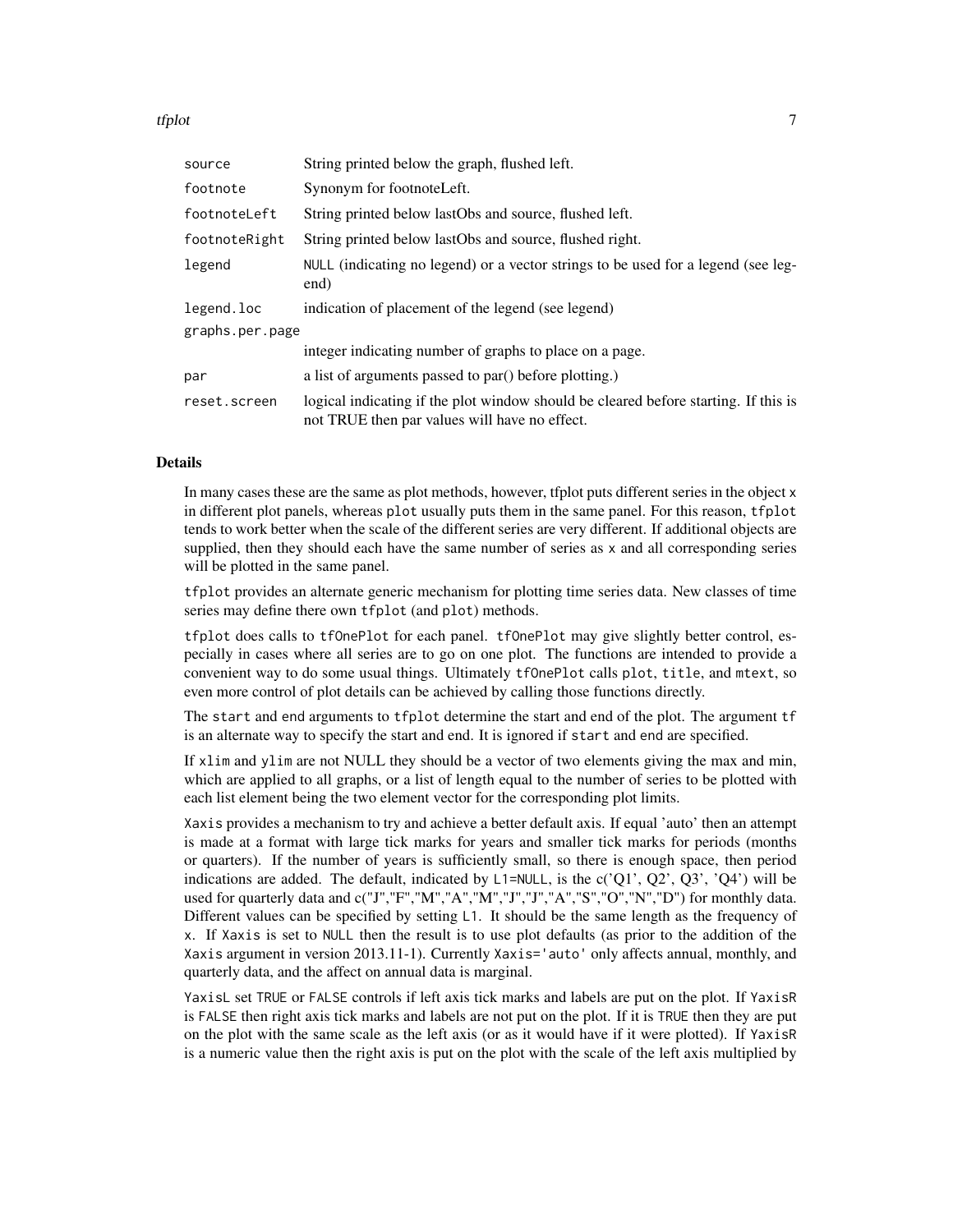the numeric value. The data is plotted using the left scale, so the user must appropriately adjust any values to be read on the right scale (divide by YaxisR). YaxisR can be a vector of length equal to the number of series in x, in which case a scale element is applied to the corresponding plot panel. If YaxisR is shorter it is recycled, so a scalar value is applied to all panels.

The title is not put on the plot if the global option PlotTitles is FALSE. This can be set with options(PlotTitles=FALSE). This provides a convenient mechanism to omit all titles when the title may be added separately (e.g. in Latex).

Similarly, options(PlotPlotSubtitles=FALSE), options(PlotSources=FALSE), and options(PlotFootnotes=FALSE) these.

Footnotes can contain "\n" to produce multiline, or multiple footnotes. However, if source and lastObs are speciied then the overlap can be messy. In this case a better result might be obtained by specifying the source as part of the footnote.

If subtitle, source, footnoteLeft, footnoteRight or legend.loc have length less than the number of panels then they are replicated, so typically they should have one element that is applied to each panel, or be vectors with one element for each panel. For tfOnePlot these should all have length 1. If legend is a matrix then a column will be used for each panel, otherwise the vector will be passed to each panel. (Typically this vector has length equal to the number of series in each panel graph.)

The par argument can be used to pass other graphics parameters to tfplot and tfOnePlot (see [par](#page-0-0)). These are set by a call par(par) in tfplot or tfOnePlot. tfplot makes this call and does not pass par to tfOnePlot, so the result may sometimes be different from making a direct call to tfOnePlot and providing the par argument. Some of the margin (mar) setting are overridden by split plots, so the results may not be predictable for this case.

#### Value

None.

#### Side Effects

An object is plotted.

#### See Also

[tfprint](#page-0-0), [tframe](#page-0-0), [tframed](#page-0-0), [print](#page-0-0), [plot](#page-0-0), [legend](#page-0-0), [par](#page-0-0)

#### Examples

```
tfplot(ts(rnorm(100), start=c(1982,1), frequency=12))
tfplot(ts(rnorm(100), start=c(1982,1), frequency=12), start=c(1985,6))
```
<span id="page-7-0"></span>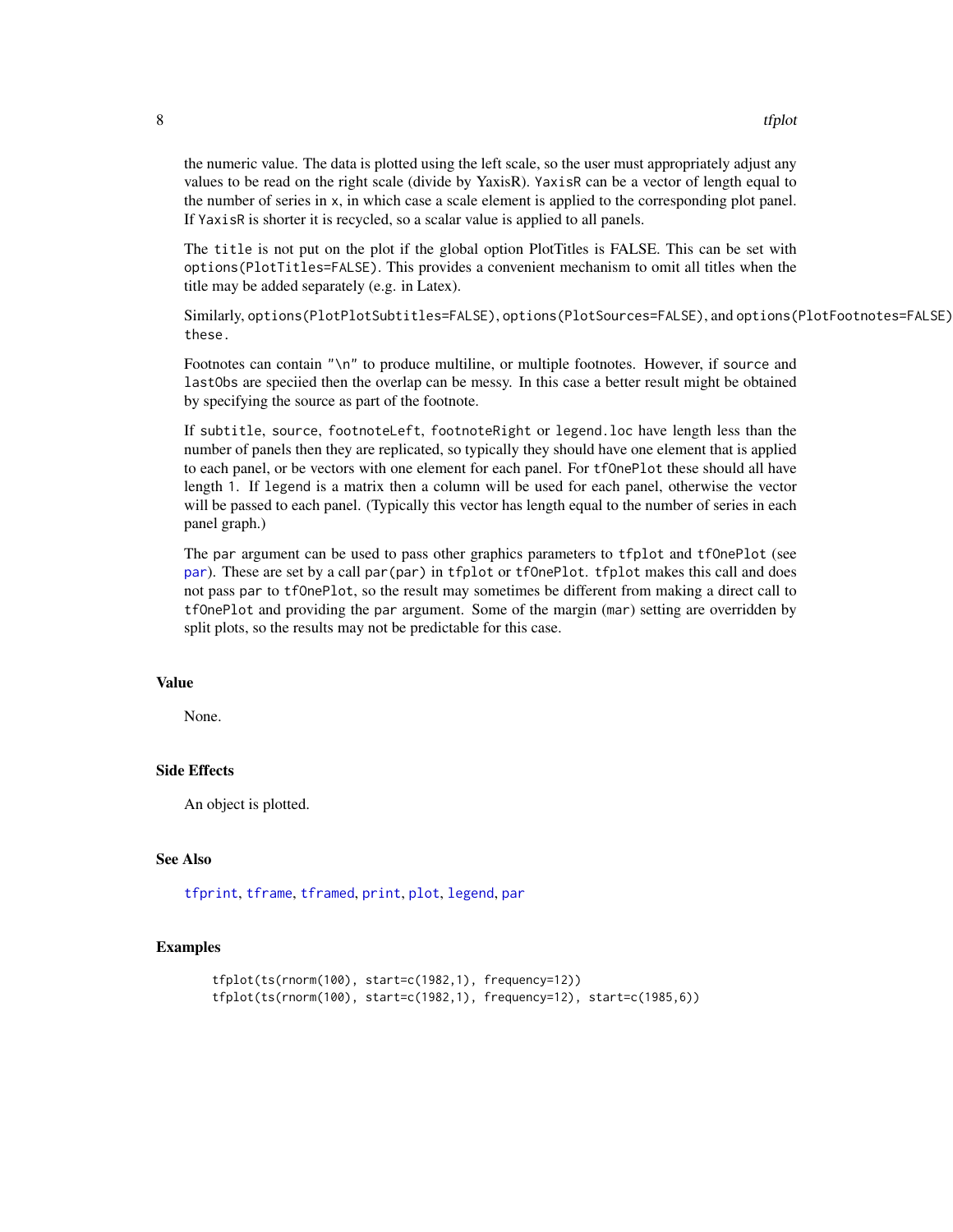<span id="page-8-0"></span>

# Description

Plot tframe or tframed objects using googleVis, which allows pointing to lines on the plot in a browser to display extra information.

#### Usage

```
tfVisPlot(x, tf = tfname(x), start = tfstart(tf), end = tfend(tf),options=list(title=NULL), ...)
```
#### Arguments

| X        | a trame or tramed object to plot.                                      |
|----------|------------------------------------------------------------------------|
| $\cdots$ | any additional tramed objects for the same plot.                       |
| start    | start of plot. (passed to the findow)                                  |
| end      | end of plot. (passed to the findow)                                    |
| tf       | a tframe or tframed object which can be used to specify start and end. |
| options  | passed to googleVis, including title.                                  |

# Details

This function produces a line plot of time series  $x$  in a web browser using gvisLineChart from package googleVis. The advantage of this relative to tfplot and tfOnePlot is that additional information about the series or points are displayed when the mouse pointer is close to a point. This can be useful, for example, to distinguish a particular vintage among several vintages in a graph. See package googleVis for more details.

# Value

None.

# Side Effects

An object is plotted in a browser.

## See Also

[tfplot](#page-4-1), [tfOnePlot](#page-4-2), [gvisLineChart](#page-0-0)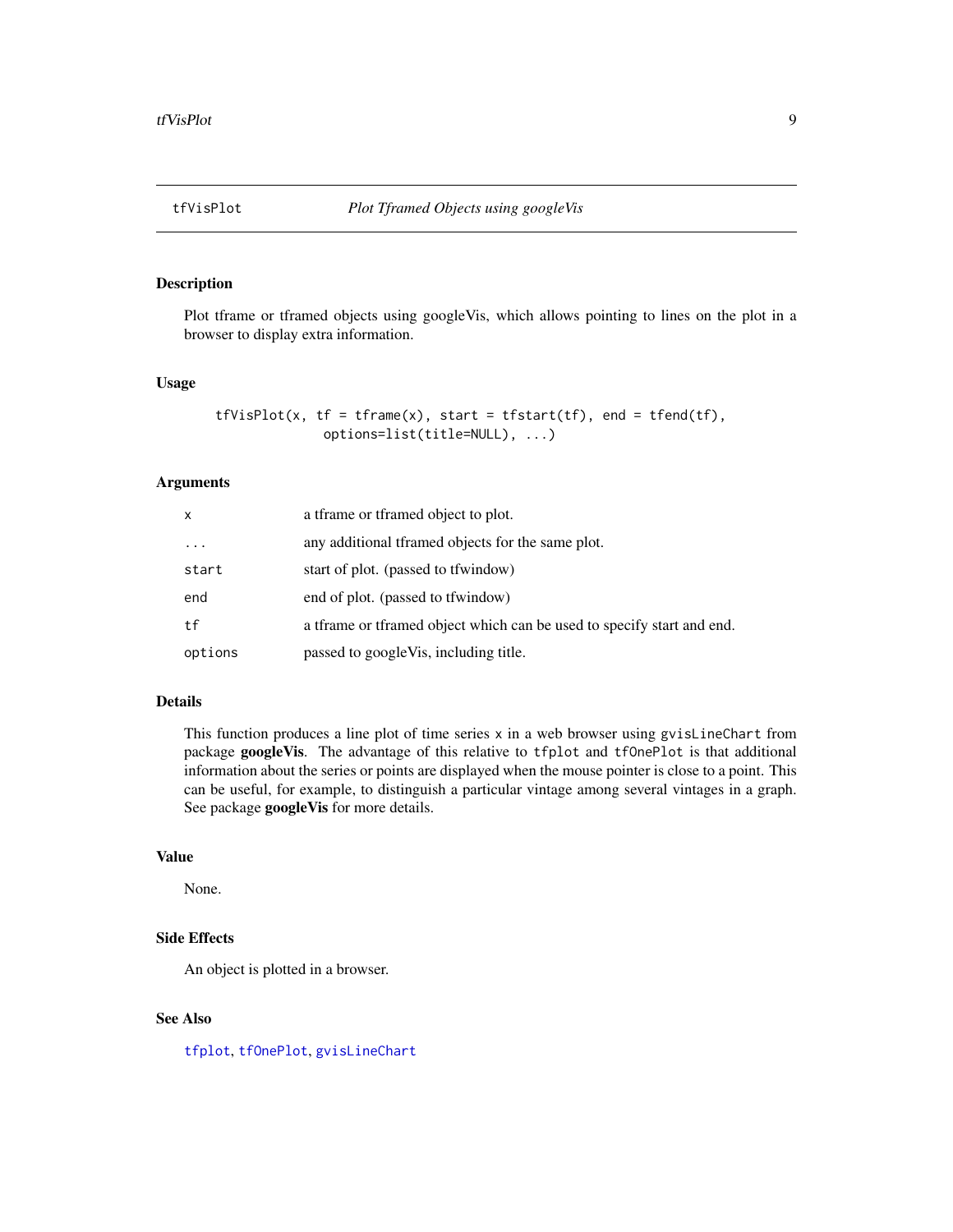# Examples

```
## Not run:
 z <- ts(matrix(rnorm(1000),100,10), start=c(1982,1), frequency=12)
 seriesNames(z) <- paste("Series", 1:10)
 if (requireNamespace("googleVis"))
     tfVisPlot(z, options=list(title="Random Number Series"))
## End(Not run)
```
tsScan *Read and Write Time Series to Files*

# Description

Read and write time series to files.

#### Usage

```
tsScan(file="", skip=1, nseries=1, sep=",",
   na.strings=c("NA", "NC", "ND"), ...)
```
tsWrite(x, file="data", header=TRUE, sep=",", digits=16)

# Arguments

| file       | name of file to read or write.                                |
|------------|---------------------------------------------------------------|
| x          | A time series or time series matrix.                          |
| skip       | number of lines to skip at start of file before reading data. |
| nseries    | number of columns of series to expect.                        |
| sep        | field separator.                                              |
| na.strings | charaters that should be treated as NA.                       |
| header     | a logical indicating is a header line should be written.      |
| digits     | number of significant digits to print.                        |
|            | additional arguments passed to scan.                          |

#### Details

Read and write a file with time series data. By default the file is comma separated values (csv) with one header line (the series names on write, ignored on read). The year and period are the first two columns, with series in following columns. These are wrappers for scan and write.

Beware that short digits settings will result in truncated data.

# Value

A time series vector or matrix.

<span id="page-9-0"></span>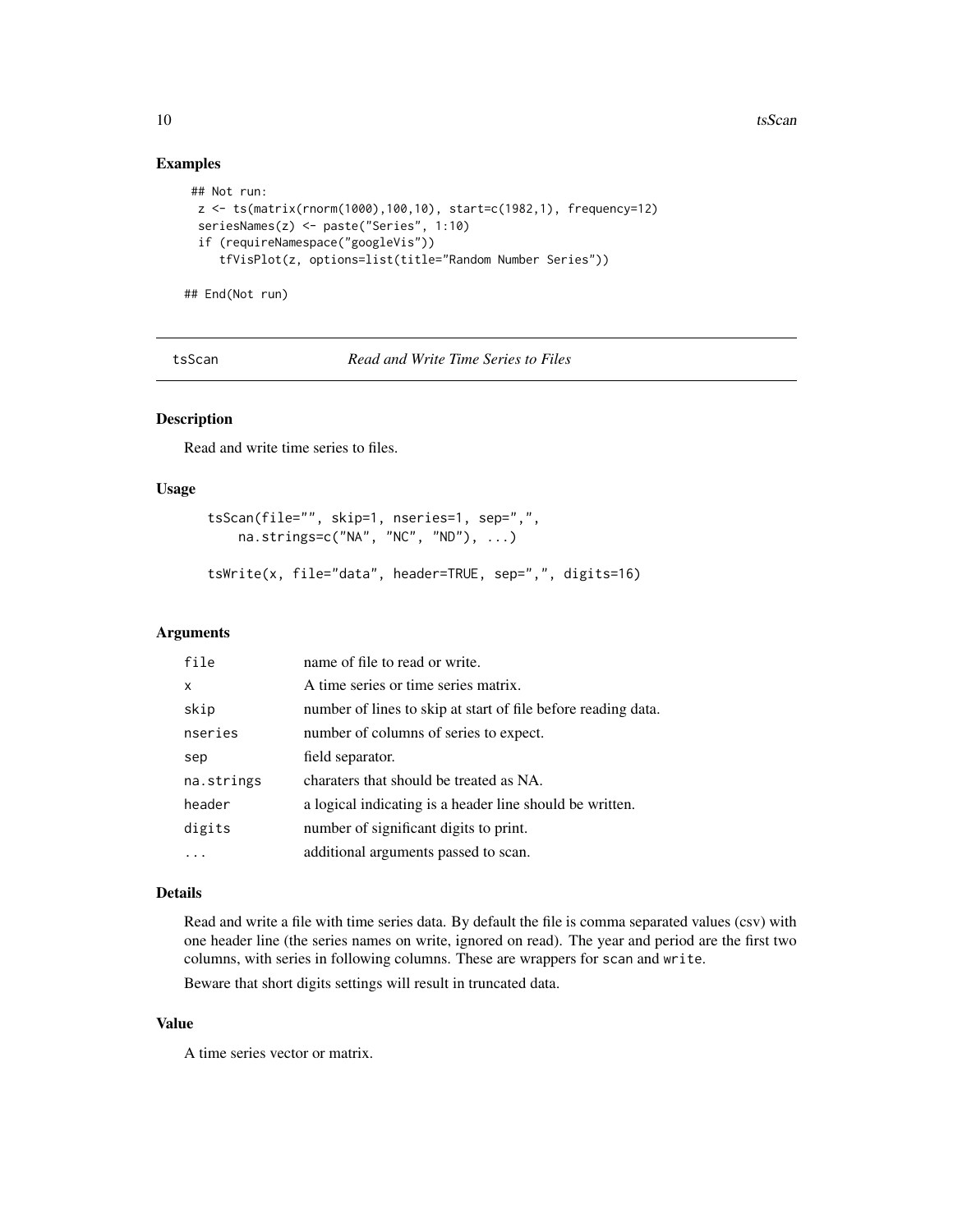#### <span id="page-10-0"></span> $t$ sScan 11

# See Also

[scan,](#page-0-0) [write](#page-0-0)

# Examples

```
z <- ts(matrix(100 + rnorm(200),100,2), start=c(1991,1), frequency=4)
tsWrite(z, file="tmp.test.data.csv")
zz <- tsScan("tmp.test.data.csv", nseries=2)
```
 $max(abs(z - zz))$